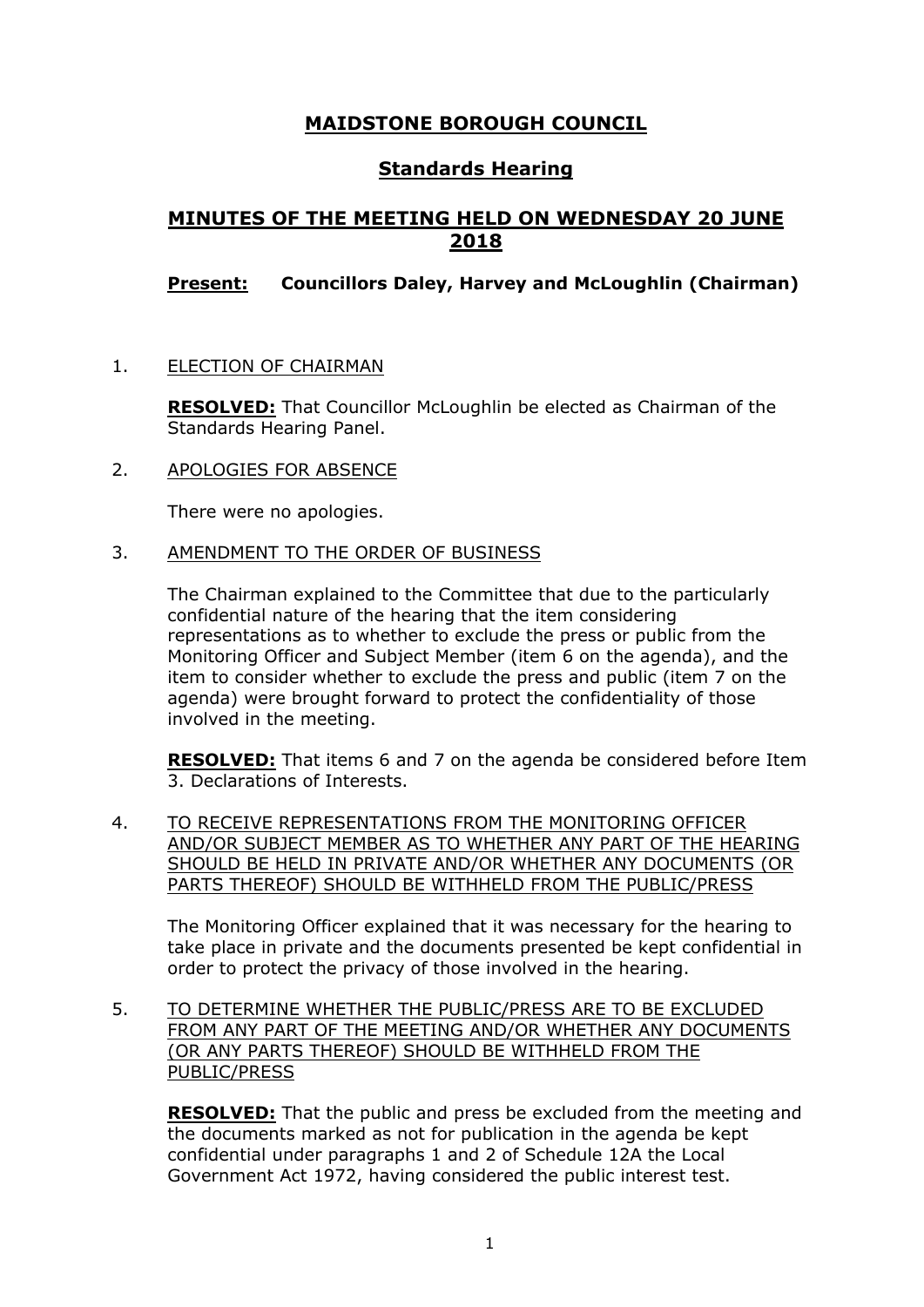### 6. DECLARATIONS OF INTERESTS

All members of the panel disclosed that they had known the subject member personally through their roles as a members but this would not affect their judgement in this matter.

#### 7. IN THE ABSENCE OF THE SUBJECT MEMBER, TO CONSIDER WHETHER TO ADJOURN OR TO PROCEED WITH THE HEARING

The subject member was present.

#### 8. INTRODUCTION OF THOSE PRESENT

Those present at the Hearing introduced themselves.

#### 9. COMPLAINT OF MISCONDUCT AGAINST A MAIDSTONE BOROUGH **COUNCILLOR**

The Investigating Officer, presented the findings of her investigation and concluded that in her opinion there had been a breach of the Councillor's Code of Conduct. The specific provisions that the Investigating Officer considered the subject member had breached were:

- Paragraph 3(1)(a) when using the resources of the Authority, Councillors must act in accordance with the Authority's reasonable requirements; and
- Paragraph 3(2)(f) Councillors must not conduct themselves in a manner which could reasonably be regarded as bringing their office or the Authority into disrepute.

Witnesses were called to confirm the accuracy of the information that had been presented by the Investigating Officer.

The subject member spoke to confirm the information that had been presented.

The Chairman asked the Council's Independent Person for Standards Investigations for her opinion as to whether the Code of Conduct had been breached having heard the evidence presented. The Independent Person stated that in her opinion the Code of Conduct had been breached on both counts.

The Chairman adjourned the hearing to deliberate whether the subject member had breached the Code of Conduct.

When the Panel re-convened the Chairman confirmed that the Panel had decided that the subject member had breached the Code of Conduct on both counts presented.

The Chairman asked the Monitoring Officer, the Independent Person and the subject member their views on possible sanctions.